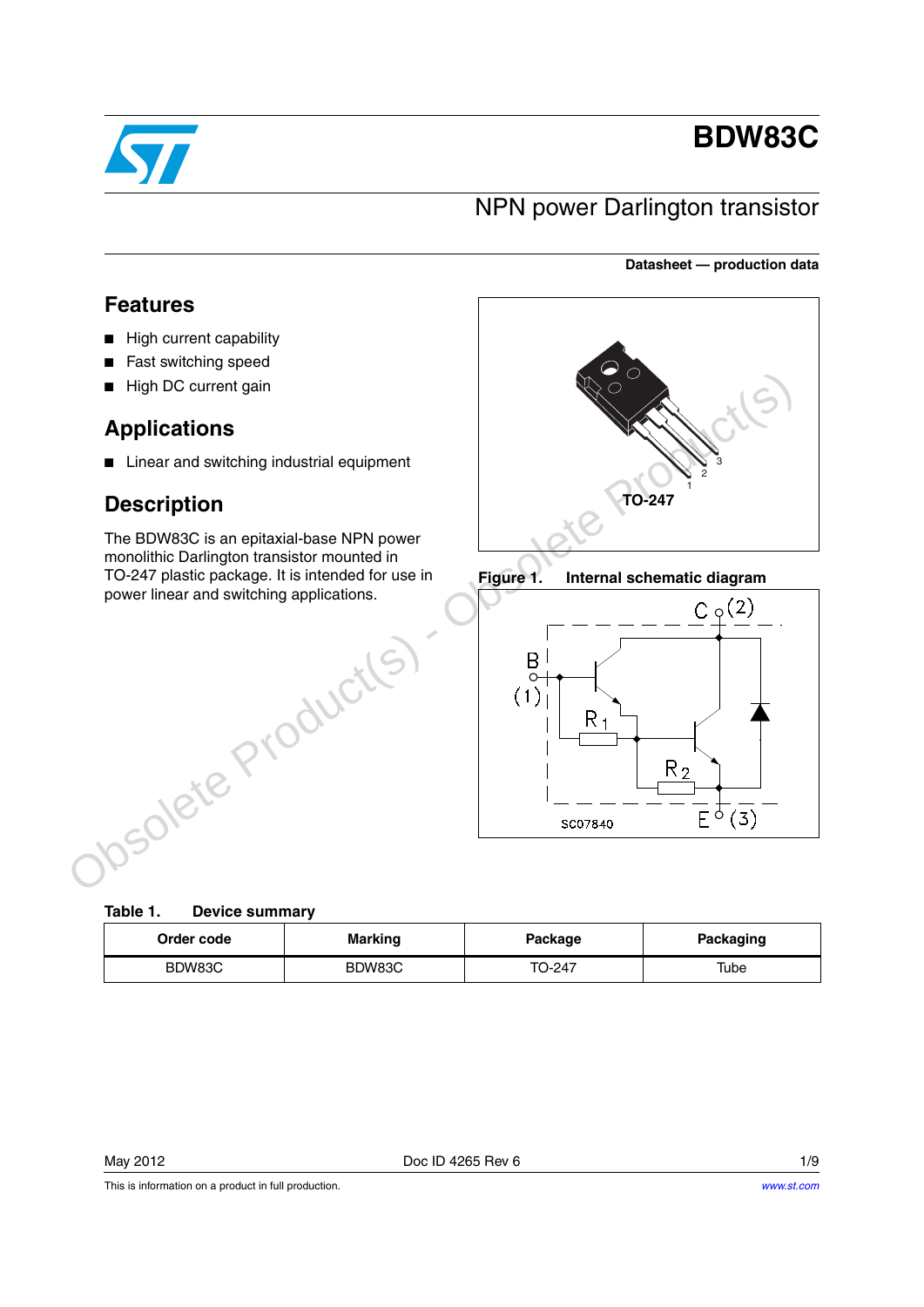# **1 Absolute maximum ratings**

| Table 2. | Absolute maximum ratings |  |
|----------|--------------------------|--|
|          |                          |  |

|                     | Symbol                | Parameter                               | Value      | Unit                      |
|---------------------|-----------------------|-----------------------------------------|------------|---------------------------|
|                     | V <sub>CBO</sub>      | Collector-base voltage ( $I_E = 0$ )    | 100        | $\mathsf{V}$              |
|                     | V <sub>CEO</sub>      | Collector-emitter voltage ( $I_B = 0$ ) | 100        | $\mathsf{V}$              |
|                     | V <sub>EBO</sub>      | Emitter-base voltage ( $I_C = 0$ )      | 5          | $\vee$                    |
|                     | $I_{\rm C}$           | Collector current                       | 15         | $\boldsymbol{\mathsf{A}}$ |
|                     | $I_{CM}$              | Collector peak current $(t_p < 5ms)$    | 40         | $\mathsf{A}$              |
|                     | l <sub>B</sub>        | Base current                            | 0.5        | $\mathsf{A}$              |
|                     | $P_{TOT}$             | Total dissipation at $T_c \leq 25$ °C   | 130        | W                         |
|                     | $T_{\text{stg}}$      | Storage temperature                     | -65 to 150 | $^{\circ}C$               |
|                     | $T_{\rm J}$           | Max. operating junction temperature     | 150        | $^{\circ}C$               |
|                     | Table 3.              | <b>Thermal data</b>                     |            |                           |
|                     | <b>Symbol</b>         | <b>Parameter</b>                        | Value      | Unit                      |
|                     | $R_{\text{thi-case}}$ | Thermal resistance junction-case max    | 0.96       | $^{\circ}$ C/W            |
| Obsolete Product(s) |                       |                                         |            |                           |

#### **Table 3. Thermal data**

| iupiu v.              |                                      |       |      |
|-----------------------|--------------------------------------|-------|------|
| Svmbol                | <b>Parameter</b>                     | Value | Unit |
| $n_{\text{thi-case}}$ | Thermal resistance junction-case max | 0.96  | °C/W |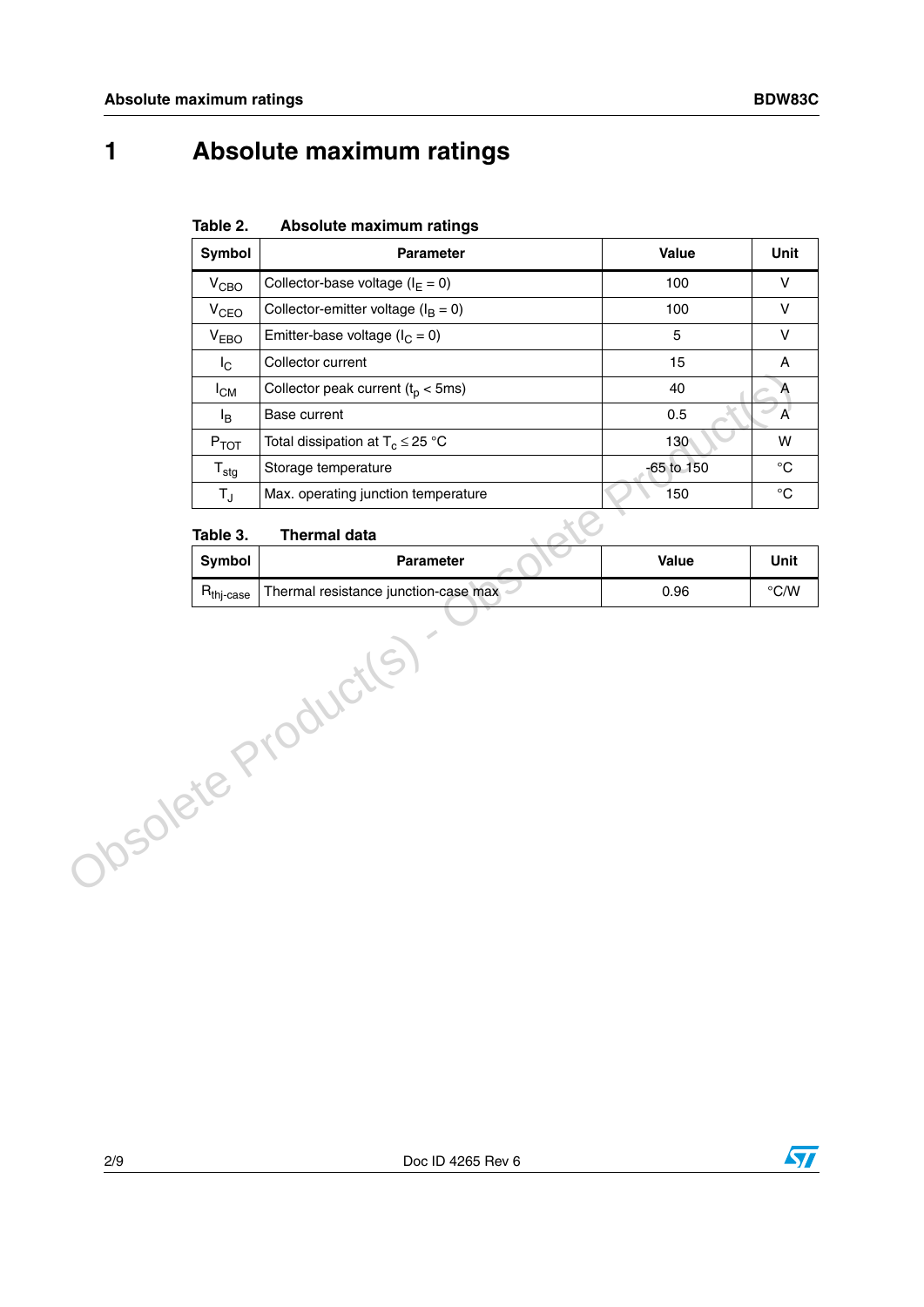# **2 Electrical characteristics**

 $(T_{\text{case}} = 25^{\circ} \text{C}$ ; unless otherwise specified)

|         | Symbol                        | Parameter                                                   | <b>Test conditions</b>                                                                     | Min.       | Typ.         | Max.                           | Unit          |
|---------|-------------------------------|-------------------------------------------------------------|--------------------------------------------------------------------------------------------|------------|--------------|--------------------------------|---------------|
|         | $I_{CBO}$                     | Collector cut-off current                                   | $V_{CB} = 100 V$                                                                           |            |              | 500                            | μA            |
|         |                               | $(I_E = 0)$                                                 | $V_{CB} = 100 \text{ V}$ T <sub>C</sub> = 150°C                                            |            |              | 5                              | mA            |
|         | $I_{CEO}$                     | Collector cut-off current<br>$(I_B = 0)$                    | $V_{CF} = 40 V$                                                                            |            |              | 1.                             | mA            |
|         | <b>LEBO</b>                   | Emitter cut-off current<br>$(I_C = 0)$                      | $V_{EB} = 5 V$                                                                             |            |              | $2 -$                          | mA            |
|         | $V_{CEO(sus)}$ <sup>(1)</sup> | Collector-emitter<br>sustaining voltage<br>$(I_B = 0)$      | $I_C = 30$ mA                                                                              | 100        |              |                                | V             |
|         | $V_{CE(sat)}(1)$              | Collector-emitter<br>saturation voltage                     | $I_B = 12$ mA<br>$I_C = 6 A$<br>$I_B$ = 150 mA<br>$I_C = 15 A$                             |            |              | 2.5<br>$\overline{\mathbf{4}}$ | V<br>V        |
|         | $V_{BE(on)}$ <sup>(1)</sup>   | Base-emitter on voltage                                     | $I_C = 6A$<br>$V_{CE} = 3 V$                                                               |            |              | 2.5                            | $\mathsf{V}$  |
|         | $h_{FE}$ <sup>(1)</sup>       | DC current gain                                             | $I_C = 6 A$<br>$V_{CE} = 3 V$<br>$V_{CE} = 3 V$<br>$I_C = 15 A$                            | 750<br>100 |              | 20000                          |               |
|         | $V_F$                         | Diode forward voltage                                       | $I_F = 10 A$                                                                               |            |              | $\overline{4}$                 | $\mathsf{V}$  |
|         | $t_{on}$<br>$t_{off}$         | Resistive load<br>Turn-on time<br>Turn-off time             | $V_{\text{CC}} = 30 \text{ V}$ $I_{\text{C}} = 10 \text{ A}$<br>$I_{B1} = -I_{B2} = 40$ mA |            | 0.9<br>$\,6$ |                                | μs<br>$\mu s$ |
| Josolet |                               | 1. Pulsed duration = 300 $\mu$ s, duty cycle $\leq 1.5\%$ . |                                                                                            |            |              |                                |               |

#### **Table 4. Electrical characteristics**

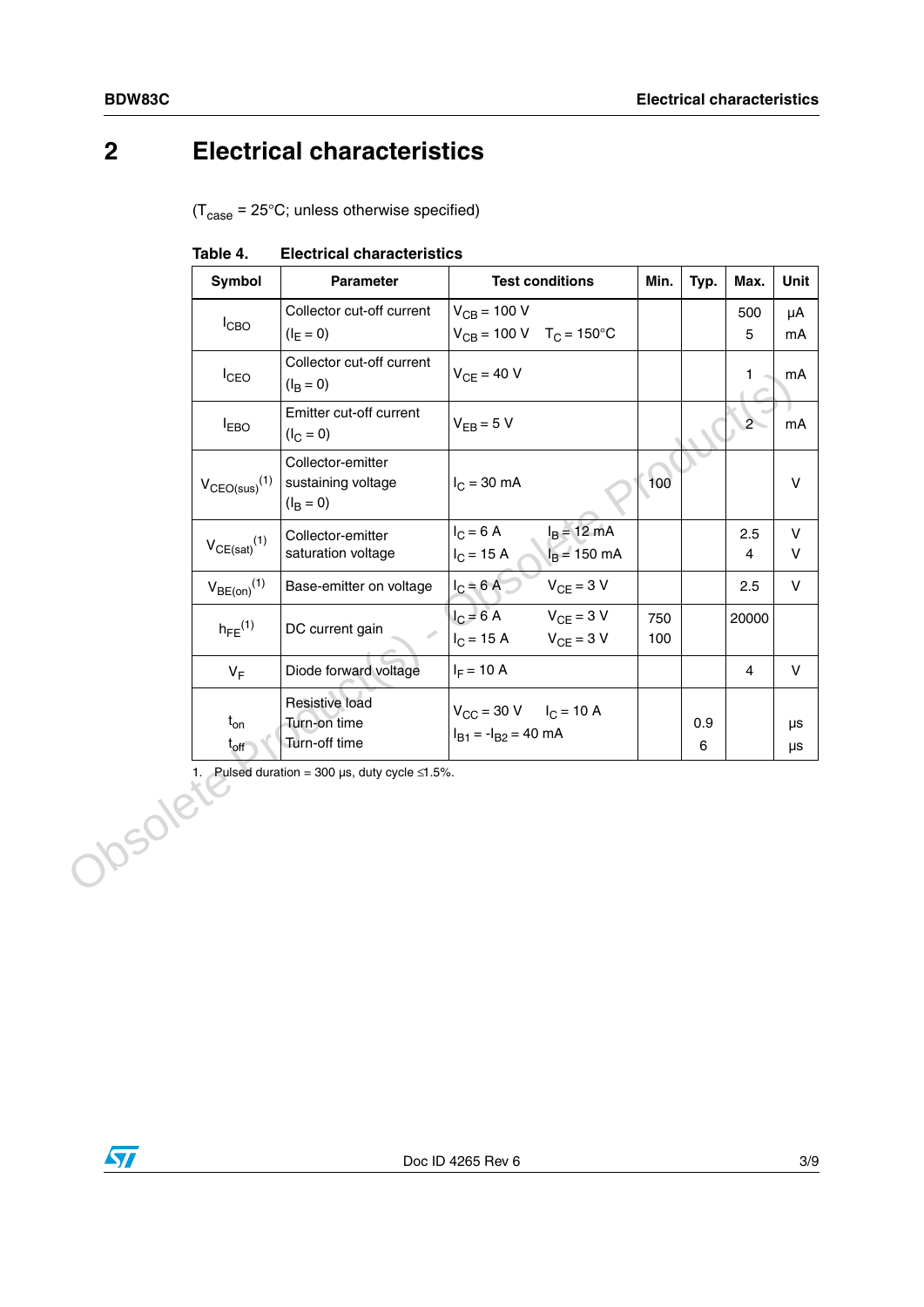# **3 Electrical characteristics (curve)**



#### <span id="page-3-0"></span>**Figure 2. Safe operating area**

### **3.1 Test circuit**

# **Figure 3. Resistive load switching test circuit** 1) Fast electronic switch 2) Non-inductive resistor3.1 Test circuit<br>
Figure 3. Resistive load switching test circuit<br>
Figure 3. Resistive load switching test circuit<br>  $\frac{1}{2}$ <br>
Construction and by the construction of the construction of the construction of the constructi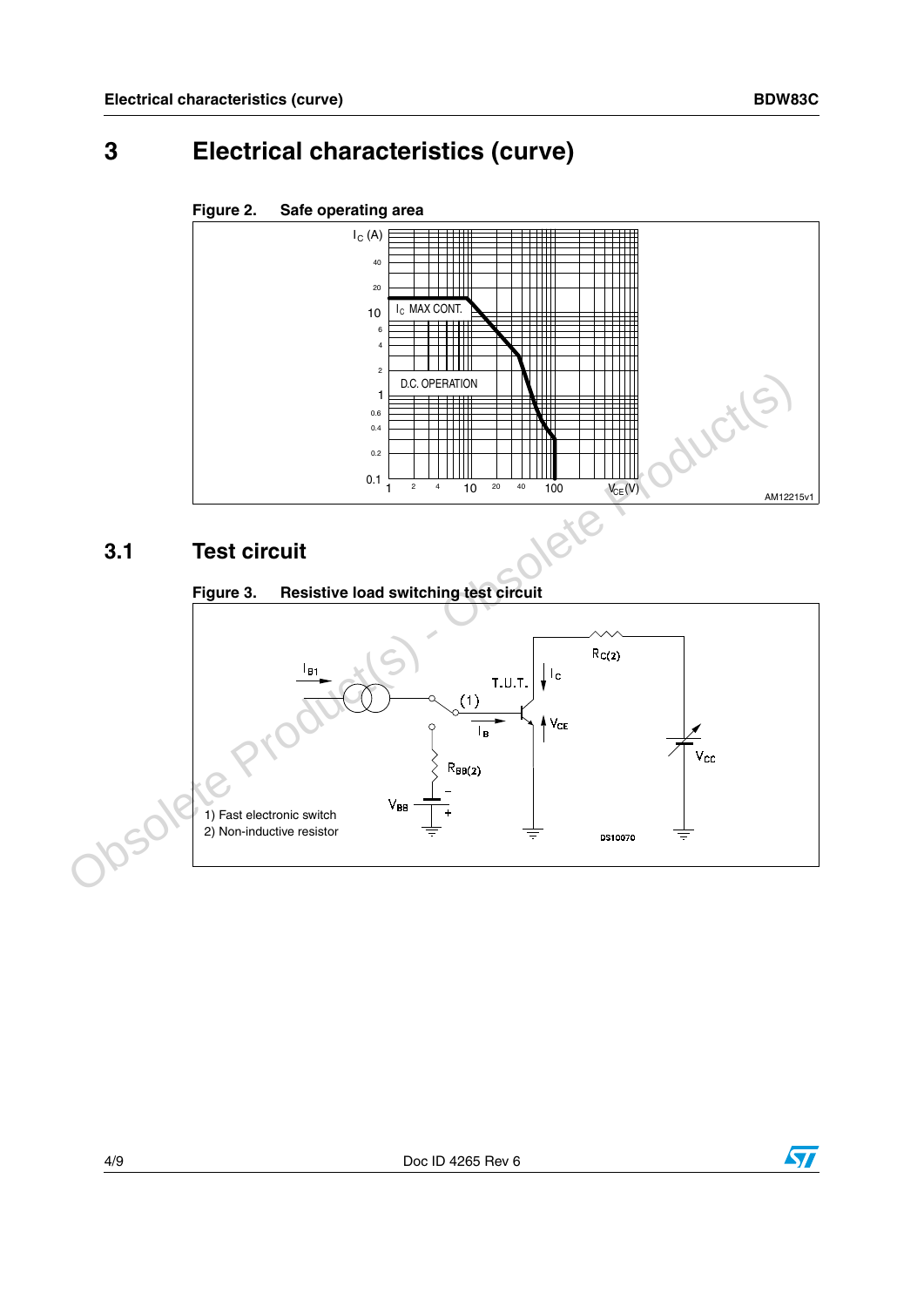## **4 Package mechanical data**

In order to meet environmental requirements, ST offers these devices in different grades of ECOPACK<sup>®</sup> packages, depending on their level of environmental compliance. ECOPACK<sup>®</sup> specifications, grade definitions and product status are available at: *[www.st.com](http://www.st.com)*. ECOPACK® is an ST trademark.



Obsolete Product(s) - Obsolete Product(s)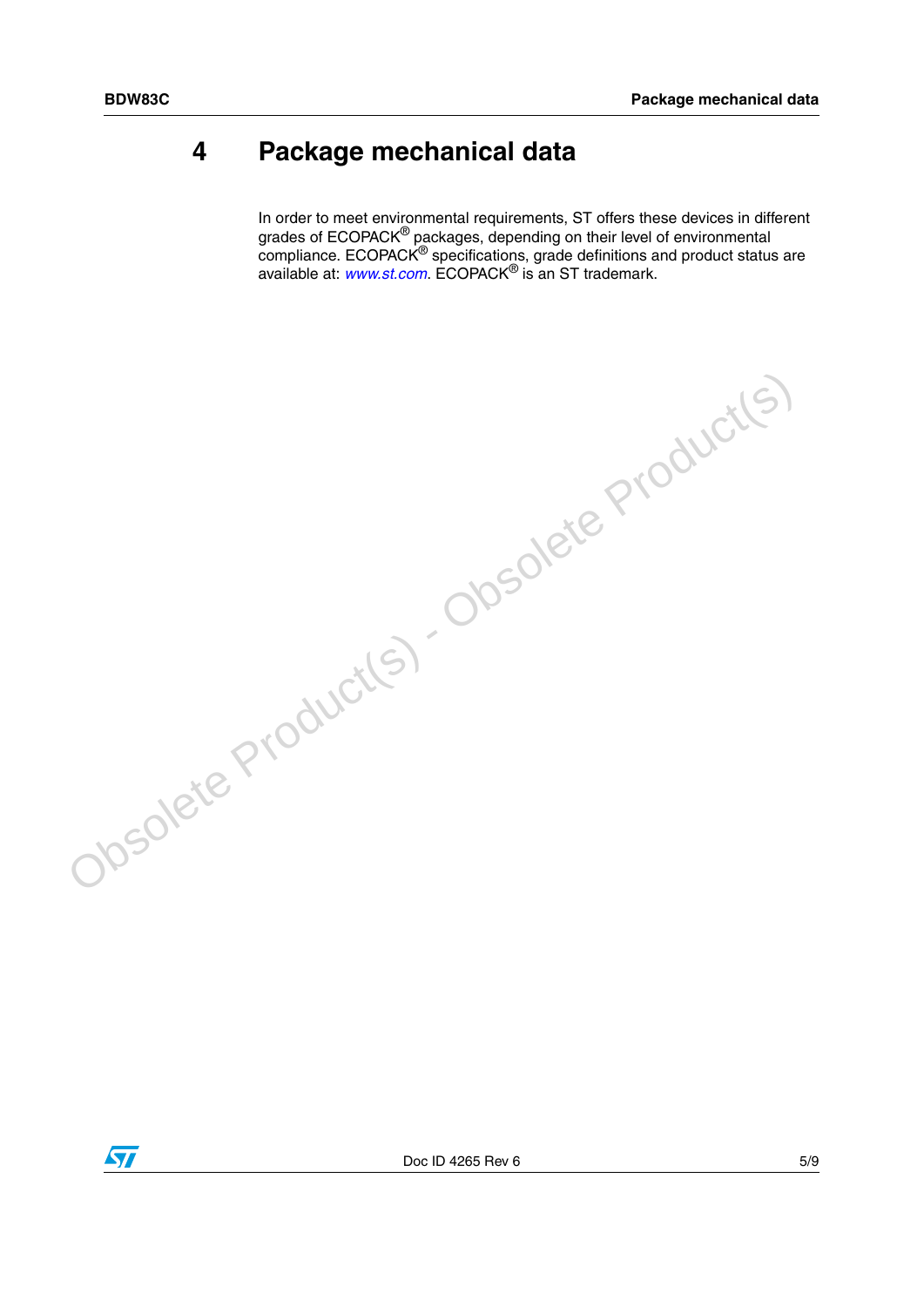|                    | Dim.                                 | mm.   |       |       |  |
|--------------------|--------------------------------------|-------|-------|-------|--|
|                    |                                      |       | Typ.  | Max.  |  |
|                    | $\boldsymbol{\mathsf{A}}$            | 4.85  |       | 5.15  |  |
|                    | A1                                   | 2.20  |       | 2.60  |  |
|                    | $\sf b$                              | 1.0   |       | 1.40  |  |
|                    | b1                                   | 2.0   |       | 2.40  |  |
|                    | b <sub>2</sub>                       | 3.0   |       | 3.40  |  |
|                    | $\mathtt{C}$                         | 0.40  |       | 0.80  |  |
|                    | $\mathsf D$                          | 19.85 |       | 20.15 |  |
|                    | E                                    | 15.45 |       | 15.75 |  |
|                    | e                                    | 5.30  | 5.45  | 5.60  |  |
|                    | L                                    | 14.20 |       | 14.80 |  |
|                    | L1                                   | 3.70  |       | 4.30  |  |
|                    | L2                                   |       | 18.50 |       |  |
|                    | $\oslash\!\operatorname{\mathsf{P}}$ | 3.55  |       | 3.65  |  |
|                    | $\oslash {\sf R}$                    | 4.50  |       | 5.50  |  |
|                    | $\mathsf S$                          | 5.30  | 5.50  | 5.70  |  |
| Obsolete Productes |                                      |       |       |       |  |

**Table 5. TO-247 mechanical data**

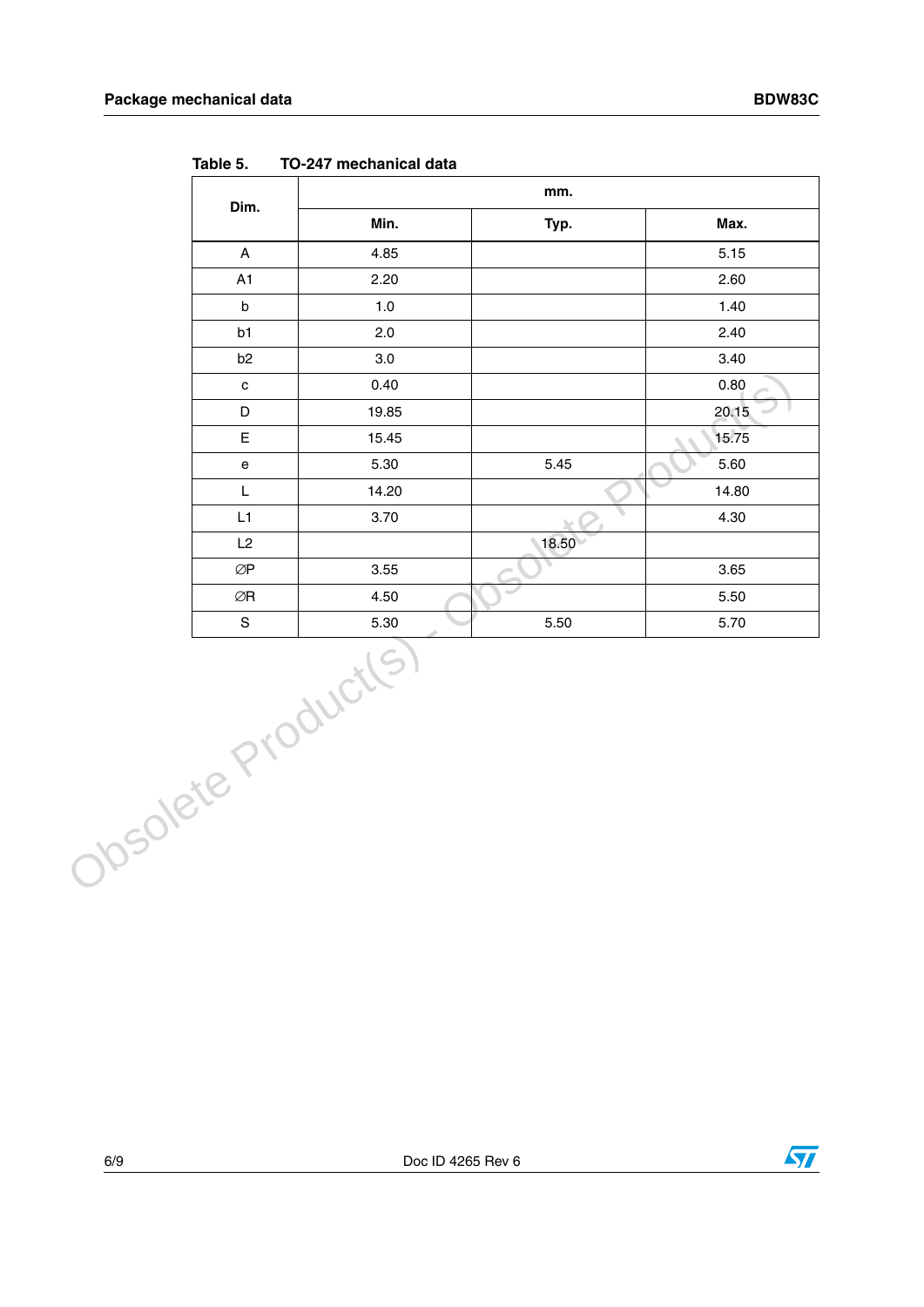

**Figure 4. TO-247 drawing**

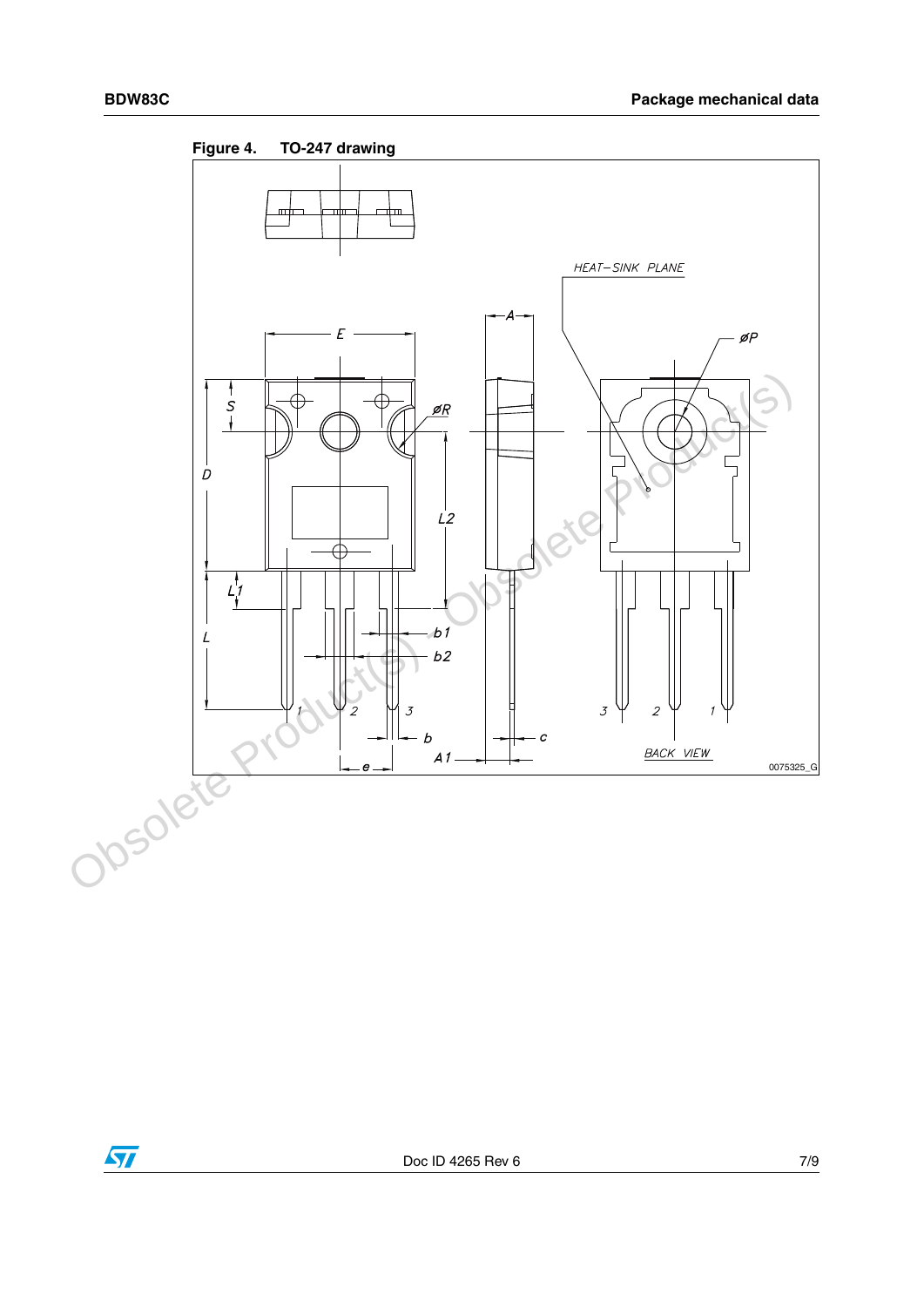# **5 Revision history**

**Table 6. Document revision history**

| <b>Date</b> | <b>Revision</b> | <b>Changes</b>                            |
|-------------|-----------------|-------------------------------------------|
| 02-Jan-2000 | $\overline{4}$  |                                           |
| 16-Nov-2007 | 5               | Package change from TO-218 to TO-247.     |
| 02-May-2012 | 6               | - Added: Figure 2: Safe operating area    |
|             |                 | Obsolete Product(s) - Obsolete Product(s) |